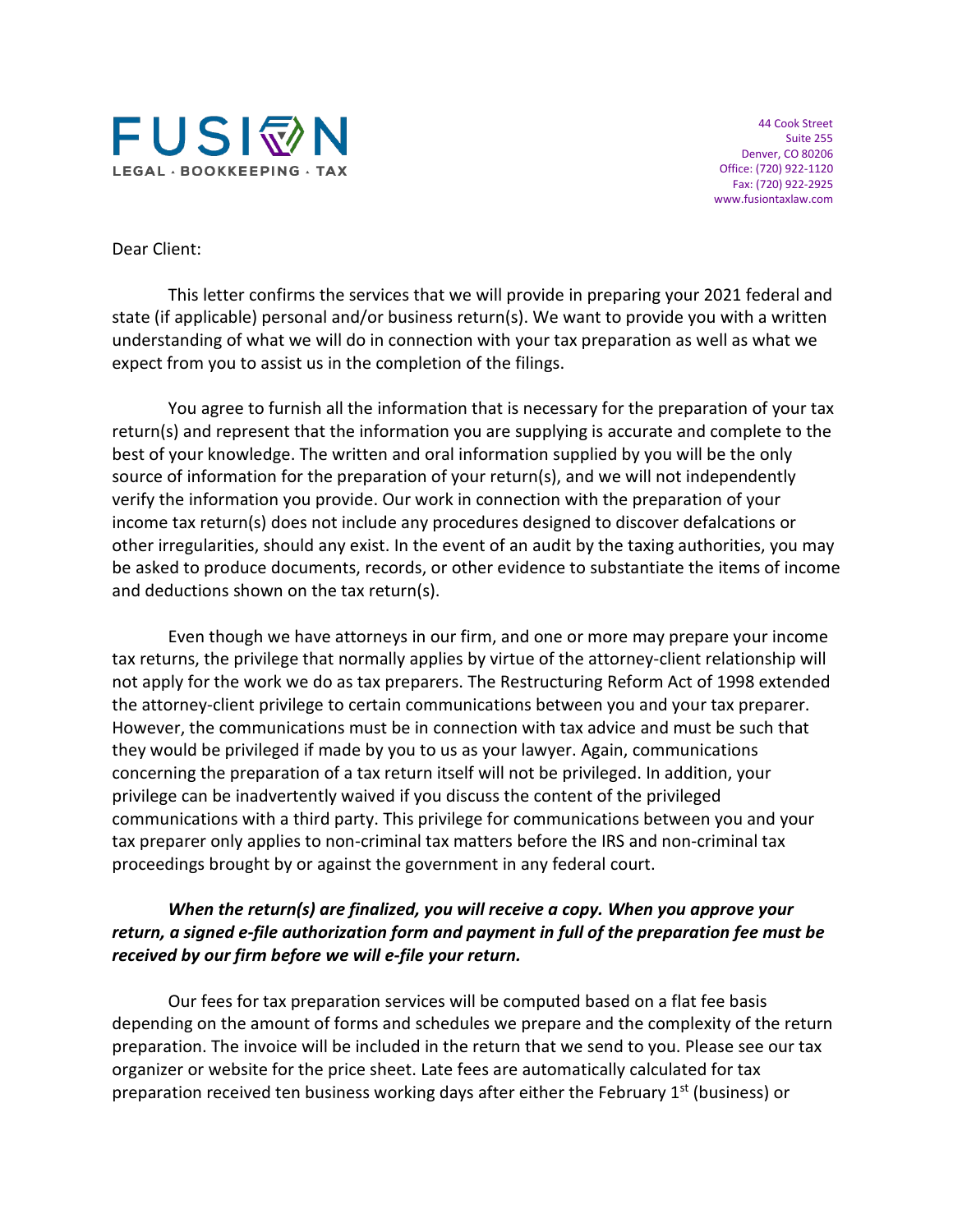March 1<sup>st</sup> (personal) deadlines. Late fees range from \$150-\$300 per return and are dependent upon receipt date. Our office will inform you of the late fee incurred upon receipt of your tax preparation or upon delivery of the return.

Personal or business tax issues or questions that arise outside the scope of your tax preparation are separate matters and as such, they are not included in the tax preparation fees. Tax questions or responses not specifically related to the tax preparation (IRS, state notifications, etc.) will be billed separately at the appropriate hourly rate based on the type of professional you will need to assist you. You will be notified of this development, and a separate fee agreement will be drafted and executed.

We offer thorough tax planning services, which are billed at a flat rate. Planning is not included in the base tax preparation service envisioned in this letter. Please contact the office if you are interested in learning more about our tax planning services.

Tax returns are subject to audit and challenge by the Internal Revenue Service, which may result in additional assessments of tax, interest, and in certain cases, penalties. An assessment by the taxing authorities is presumed to be correct and must be rebutted by the taxpayer. You understand that we do not assume responsibility for such assessments and, if you would like us to assist you in connection with the audit of your return(s), there will be an additional fee for our services based on the appropriate hourly rate based on the type of professional you will need to assist you. If you are assessed penalties or interest by a taxing authority, through no fault of our firm, we can attempt to have the tax authorities abate them if you desire. Again, the fee for these services would be an additional fee based on the appropriate hourly rate. In addition, a separate fee agreement will be drafted and executed for such work.

We are required to e-file all federal tax returns. For state returns, some states do not provide e-filing that is compatible with our tax software. If this applies to you, we will mail you your state tax return(s). You will then be required to sign and mail the return(s) to the appropriate taxation authority. Instructions will be included in the package we send you.

To enhance the efficiency of our practice, the firm uses a variety of technology, including third-party cloud-based platforms, to store documents, communicate with clients, and engage in other activities related to representing our clients. We have exercised due care in selecting vendors whose security and management practices meet or exceed applicable ethics requirements and engage in ongoing monitoring and oversight of their services. By asking us to prepare your return(s), you consent to the firm's use of these services to store your files, communicate with you, and conduct other necessary tasks related to your return preparation.

By signing below, you are requesting us to prepare your tax return(s) and certify your understanding and agreement to the information set out in this letter. Please return a signed copy of this agreement to us immediately and also keep a copy for your records. Thank you very much, and we look forward to preparing your return(s).